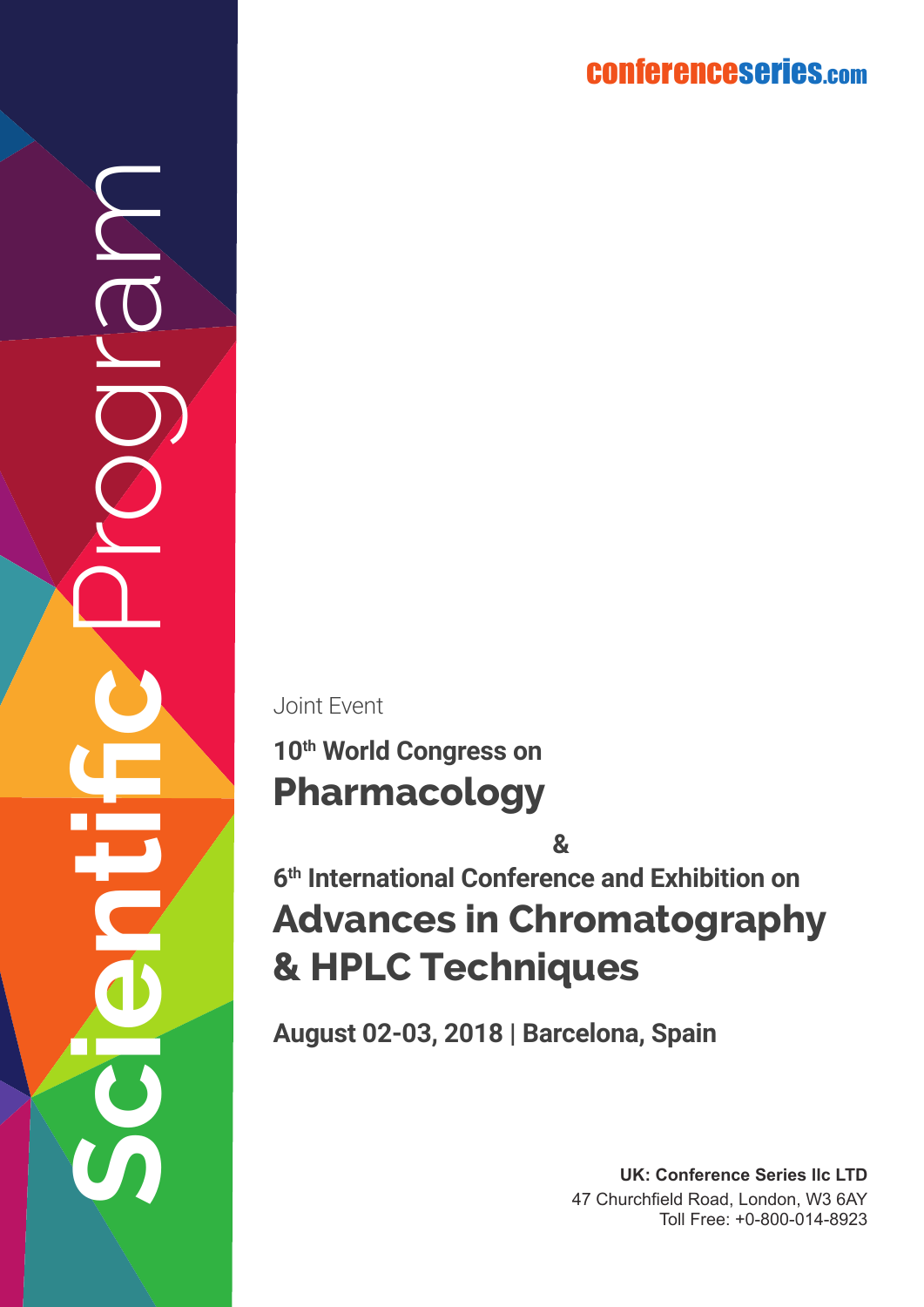# **Day-1**



**August 02, 2018 09:00-09:30 Registrations**

**09:30-09:50 Meeting Hall: Silverstone**

#### **Keynote Forum**

| 09:50-10:00 | <b>Introduction</b>                                                                                                                                 |
|-------------|-----------------------------------------------------------------------------------------------------------------------------------------------------|
| 10:00-10:35 | Title: The development of spheres-on-sphere silica particles for fast and efficient HPLC<br>separation<br>Haifei Zhang, University of Liverpool, UK |
| 10:35-11:10 | Title: Ion chromatography solution for applied pharmaceutical markets<br>Sergio Guazzotti, Thermo Fisher Scientific, USA                            |

**Group Photo 11:10-11:15** 

**Networking & Refreshments 11:15 - 11:30 @ Foyer** 

**Sessions: Analytical and Bioanalytical Applications of Chromatography-HPLC | Biochemical Applications of Chromatography-HPLC | Chromatography-HPLC in Bio-Medical research | Chromatography-HPLC in Food Sciences Chromatography-HPLC in Pharmaceutical Analysis**

**Chair: Clydewyn M Anthony,** The United States Pharmacopeial Convention (USP), USA

#### **Introduction**

| 11:30-11:55 | Title: Monolithic chromatographic supports employed in virus separation and purification<br>Mladen Krajacic, University of Zagreb, Croatia                                                         |
|-------------|----------------------------------------------------------------------------------------------------------------------------------------------------------------------------------------------------|
| 11:55-12:20 | Title: Immobilized artificial membrane chromatography as a tool in medicinal chemistry and in<br>environmental sciences<br><b>Fotios Tsopelas, National Technical University of Athens, Greece</b> |
| 12:20-12:45 | Title: The study of naproxen desorption from the silica by RP-HPLC<br>Monika Šuleková, University of Veterinary Medicine and Pharmacy in Košice, Slovakia                                          |
| 12:45-13:10 | Title: Chiral HPLC resolution of a potentially serious global health crisis<br>Clydewyn M Anthony, The United States Pharmacopeial Convention (USP), USA                                           |

#### **Lunch Break 13:10-14:00 @ Hotel Restaurant**

**Sessions: Pharmacology | Pharmacokinetics and Pharmacodynamics | Ethnopharmacology | Cardiovascular Pharmacology | Clinical Pharmacology and Receptor theory**

**Chair: Piotr Wojciechowski,** Mossakowski Medical Research Centre, Polish Academy of Sciences, Poland

**14:00-14:25 Title: Effects of central RVD-Hemopressin (α) adminitrationon anxiety, feeding behavior and hypothalamic neuromodulators in the rat Sheila Leone,** "G. d'Annunzio" University, Italy

Page 2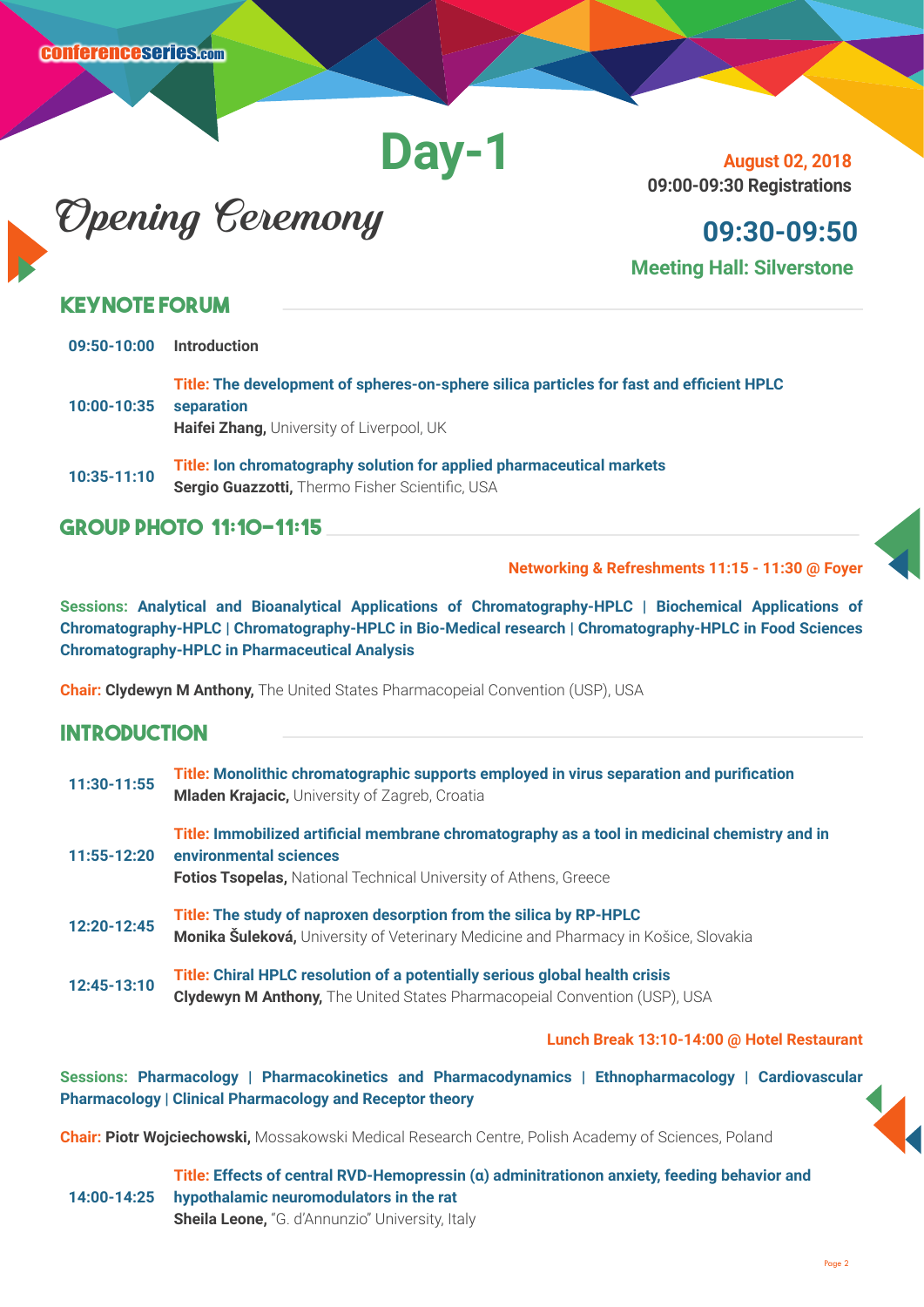#### conference series.com

| 14:25-14:50             | Title: The acute effect of cannabis on plasma, liver and brain ammonia dynamics<br>Maria Laura Zuccoli, National Institute on Drug Abuse, USA                                                                                                   |
|-------------------------|-------------------------------------------------------------------------------------------------------------------------------------------------------------------------------------------------------------------------------------------------|
| 14:50-15:15             | Title: S2T - A critical pillar & enabler of drug delivery patch pump<br>Edith Bianchi, Pronat Medical, Israel                                                                                                                                   |
| 15:15-15:40             | Title: Investigation on the effects of hydroalchoholic extract of Levisticum officinale on cGMP<br>levels and PDE5 gene expression in breast cancer cell lines MCF-7 and MDA-Mb-468<br>Ali Shaharki, University of Sistan and Baluchestan, Iran |
| 15:40-16:05             | Title: Neuropeptide FF diminishes the number of apnoeas and cardiovascular effects produced<br>with systemic administration of endomorphin-1<br>Piotr Wojciechowski, Mossakowski Medical Research Centre, Polish Academy of Sciences, Poland    |
|                         | Networking & Refreshments 16:05 - 16:20 @ Foyer                                                                                                                                                                                                 |
| $16:20-16:45$           | Title: Study of the effect of different phosphodiesterase (1,3,5) inhibitors on diclofenac-induced<br>acute renal failure in rats<br>Nermeen Salah El Deen, Cairo University, Egypt                                                             |
| 16:45-17:10             | Title: MPEP protection against hepatic ischemia/reperfusion injury is associated to TNF-a<br>decrease<br><b>Berardo C, University of Pavia, Italy</b>                                                                                           |
| <b>PANEL DISCUSSION</b> |                                                                                                                                                                                                                                                 |
|                         |                                                                                                                                                                                                                                                 |



**Meeting Hall: Silverstone**

#### **Keynote Forum**

**10:00-10:35 Title: Models of chromatography separation and their application for improving the SEC resolution Milos Netopilik,** Czech Academy of Sciences, Czech Republic

**Sessions: Chromatography-HPLC Separation Techniques | Chromatography-Mass Spectroscopy Analysis | Major Chromatography Techniques | Method Development and Validation | Others**

**Chair: Tomasz Tuzimski,** Medical University of Lublin, Poland

#### **Introduction**

**10:35-11:00 Title: High-performance liquid chromatography mass spectrometry of thiolate-protected metal clusters Yuichi Negishi,** Tokyo University of Science, Japan



**Networking & Refreshments 11:00 - 11:15 @ Foyer**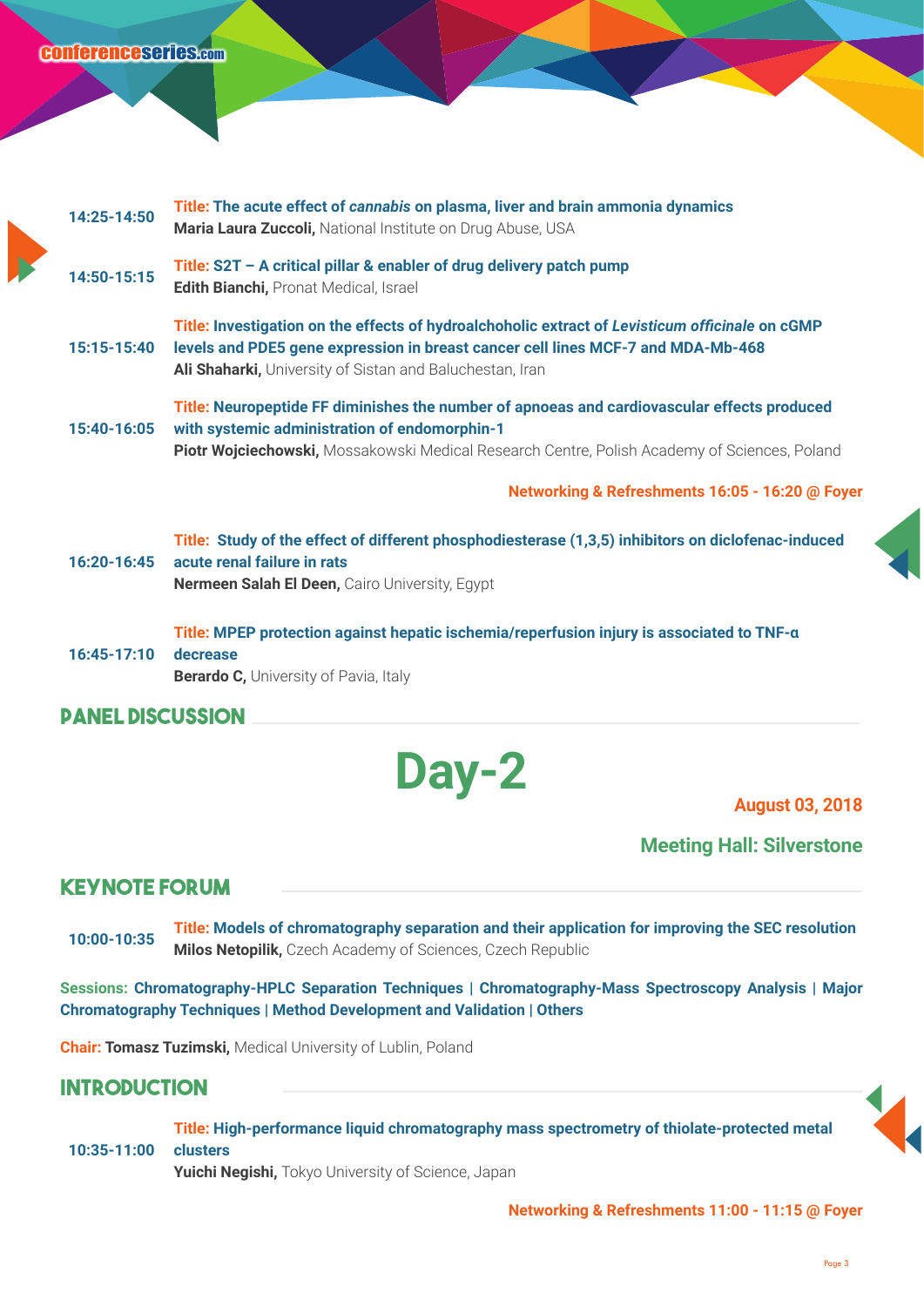| 11:15-11:40 | Title: HPLC estimation of antioxidants via D-phenylalanine hydroxylation and tetrahydrobiopterin<br>during oxidative stress<br>Roberto Biondi, Alessandrescu Rusescu National Institute for the Health of Mother and Child,<br>Romania                                                                                                                   |
|-------------|----------------------------------------------------------------------------------------------------------------------------------------------------------------------------------------------------------------------------------------------------------------------------------------------------------------------------------------------------------|
| 11:40-12:05 | Title: Role of chromatographic techniques for drug discovery and development<br>Madhuri Singhal, Government M V M College, India                                                                                                                                                                                                                         |
| 12:05-12:30 | Title: Isolation and identification of a natural diterpenoid from Gymnocoronis spilanthoides with<br>trypanocidal activity<br>Mariana Gabriela Selener, University of Buenos Aires (UBA), Argentina                                                                                                                                                      |
| 12:30-12:55 | Title: Novel pyrazoline as a new reagent for quantifying primary alcohols using HPLC-FLD<br>Amal Al Sabahi, Sultan Qaboos University, Oman                                                                                                                                                                                                               |
|             | Lunch Break 12:55-13:45 @ Hotel Restaurant                                                                                                                                                                                                                                                                                                               |
| 13:45-14:10 | Title: Retention behavior of structurally-diverse drugs on biopartitioning micellar chromatography<br>and its potential to estimate cell permeability<br>Panagiotis Danias, National Technical University of Athens, Greece                                                                                                                              |
| 14:10-14:35 | Title: Optimization of extraction conditions (QuEChERS/d-SPE) and quantitative analysis of<br>xenobiotics (pesticides, dyes, medicines, bisphenols) in food products and biological samples<br>using high-performance liquid chromatography (HPLC) combined with modern detection<br>techniques<br>Tomasz Tuzimski, Medical University of Lublin, Poland |

#### **Poster Presentations 14:35-16:00**

**Poster Judge: Roberto Biondi,** Alessandrescu Rusescu National Institute for the Health of Mother and Child, Romania

| <b>PCHP: 01</b> | Title: Glycyl-glutamine: A new hope in the treatment of depression?<br>Sinan Cavun, Uludag University, Turkey                                                                                 |
|-----------------|-----------------------------------------------------------------------------------------------------------------------------------------------------------------------------------------------|
| <b>PCHP: 02</b> | Title: Role of biobanking in discovering pharmacologic biomarker targets for the practice of<br>precision medicine<br><b>Richard L Summers, University of Mississippi Medical Center, USA</b> |
| <b>PCHP: 03</b> | Title: Role of melatonin in the prevention of noise-induced hearing loss<br>Flaszka E, CILcare, France                                                                                        |
| <b>PCHP: 04</b> | Title: Is mercury inhalation triggering the NF-KB pathway in the lungs? A histochemical study in<br>rat model<br><b>Bayçu C, Okan University, Turkey</b>                                      |
| <b>PCHP: 05</b> | Title: The effects of topiramate on liver and NPY levels in female obese rats: Stereological and<br>histopathological study<br><b>B Zuhal Altunkaynak, Okan University, Turkey</b>            |
| <b>PCHP: 06</b> | Title: Ophthalmic infection with Dirofilaria repens in Bulgaria<br>Teodor Angelov, Medical University of Sofia, Bulgaria                                                                      |